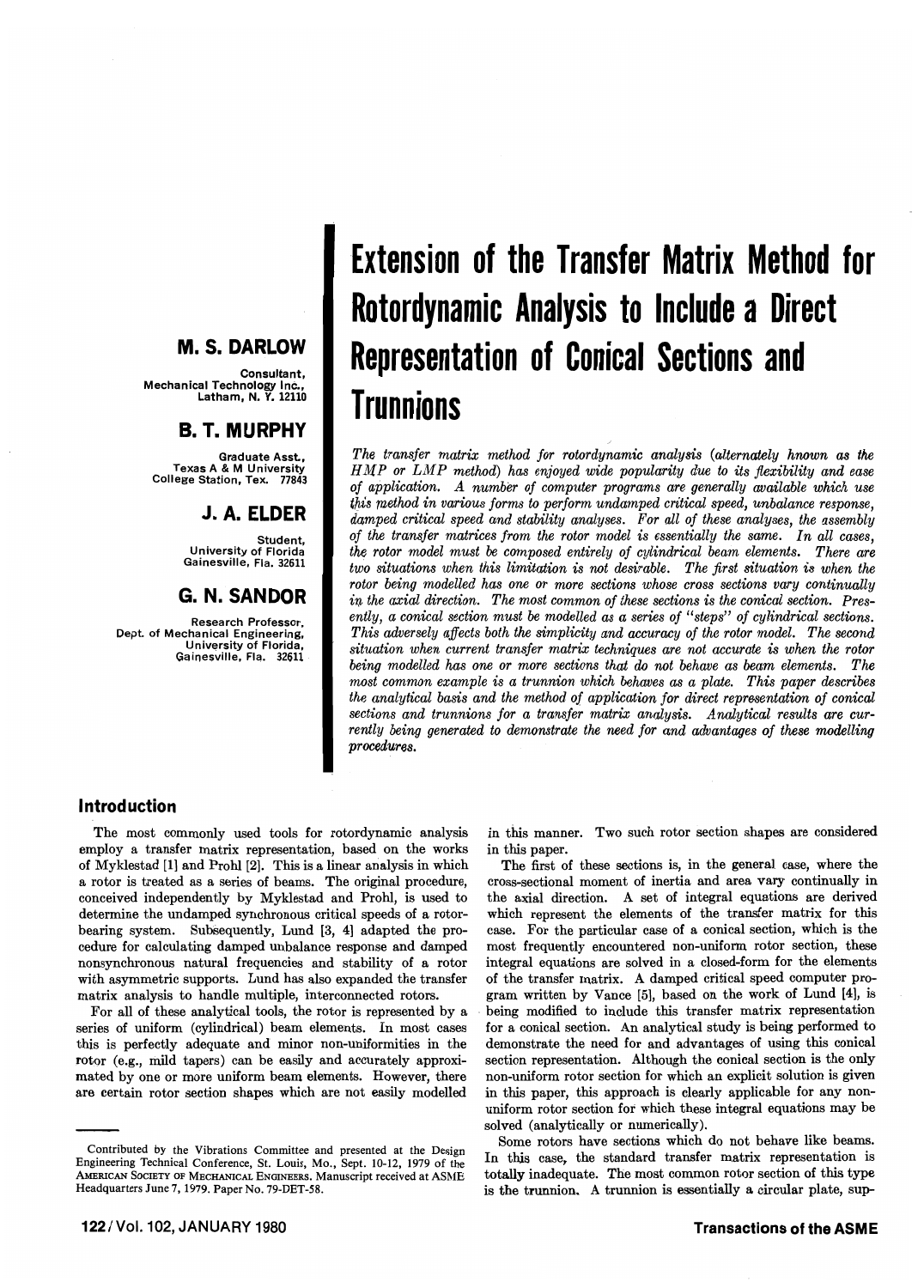

Fig. 1 Transfer Matrix Representation for a Uniform Shaft Section

ported around the periphery, and subjected to a central moment about a transverse axis. The angular stiffness of a trunnion is much less than that of a beam with similar dimensions. Using a theory of elasticity approach, an expression is derived for the angular stiffness of a trunnion with either a simply supported or a built-in edge. A transfer matrix representation is constructed, which accounts for the angular flexibility of the trunnion. Using the damped critical speed computer program mentioned above, modified to include the trunnion transfer matrix, an analytical study is being performed to demonstrate the need for and advantages of using this trunnion representation.

There are numerous practical situations in rotordynamic modelling where the use of conical section or trunnion representation would be very beneficial. The most outstanding cases are the rotating components of gas turbine engines. Specifically, compressor and turbine disks and overhanging branches often include both conical sections and trunnions. Similar cases may be found with steam turbines. Power transmission shafts often have conical sections, and occasionally have trunnions, integral with universal joint or coupling connections. Machines with rotating drums (i.e., hollow cylinders), such as ore tumblers, generally have a conical section or trunnion at one or both ends. These kinds of sections may also be found in compressors and other types of industrial machinery. Additionally, many machines have structural support components, often represented as outer shafts in rotordynamic analyses, which could be more accurately represented using conical sections or trunnions.

#### **Standard Transfer Matrix**

For the development of the standard transfer matrix, a uniform shaft section is considered, as shown in Fig. 1. The transfer matrix establishes the relationships of the radial displacement (x), slope ( $\theta$ ), bending moment (M), and shear force (V), at one end of the shaft section to the same quantities at the other end. Most existing transfer matrix analysis procedures  $[1, 2, 4]$  employ a lumped-mass model. That is, the shaft section is assumed to be massless and the appropriate mass is lumped at the ends of the shaft section. In general, this analysis may be conducted along orthogonal axes (e.g.,  $X$  and  $Y$ ). However, in each case the analysis is identical, with differences in notation only. Therefore, the development presented here is for the  $x$ -component, while it is clear that the equations for the *y*-component are analogous. The  $z$  direction is taken along the rotor bearing axis.

The bending equation for the shaft section is given by

$$
M = EI \frac{d\theta}{dz}
$$
 (1)

where *E* (modulus of elasticity) and *I* (cross-sectional trans-

#### Journal of Mechanical Design

verse moment of inertia) are invariant for a uniform shaft section, and  $\theta$  is a function of  $z$  only. The bending moment,  $M$ , at any point along the shaft section may be represented in terms of the bending moment and shear force at  $z = 0$  *(M<sub>d</sub>* and  $V_0$ ), as shown in equation (2)

$$
M = M_0 + V_0 z \tag{2}
$$

Rearranging the terms in equation (1), substituting equation (2) and integrating, as shown in equation (3), results in equation  $(4)$ 

$$
\int d\theta = \frac{M_0}{EI} \int_0^x dz + \frac{V_0}{EI} \int_0^x z dz
$$
 (3)

$$
\theta - C_1 = \frac{M_0}{EI} z + \frac{V_0}{EI} \frac{z^2}{2}
$$
 (4)

where  $C_1$  is a constant of integration. By solving equation (4) for  $\theta$  at  $z = 0$  (which is known to be  $\theta_0$ )  $C_1$  is determined to be equal to  $\theta_0$ . Consequently,  $\theta$  is given by equation (5) and  $\theta_1$ ( $\theta$  at  $z = l$ ) is given by equation (6)

$$
\theta = \frac{M_0 z}{EI} + \frac{V_0}{EI} \frac{z^2}{2} + \theta_0 \tag{5}
$$

$$
\theta_1 = \frac{M_0 l}{EI} + \frac{V_0 P}{2EI} + \theta_0 \tag{6}
$$

where  $l$  is the length of the shaft section.

Including shear deformation, the rotation  $\theta$  of the shaft section is related to the displacement *x* by

$$
\theta = \frac{V_0}{\alpha GA} + \frac{dx}{dz} \tag{7}
$$

where  $G$  (shear modulus),  $\alpha$  (cross-sectional shape factor), and *A* (cross-sectional area) are invariant for a uniform shaft section, and  $x$  is a function of  $z$  only. Substituting equation (7) into equation (5) and rearranging terms gives

$$
\frac{dx}{dz} = \frac{M_0}{EI}z + \frac{V_0}{EI}\frac{z^2}{2} + \theta_0 - \frac{V_0}{\alpha GA}
$$
 (8)

Multiplying through by *dz* and integrating both sides yields

$$
x - C_2 = \frac{M_0}{EI} \frac{z^2}{2} + \frac{V_0}{EI} \frac{z^3}{6} + \theta_0 z - \frac{V_0}{\alpha GA} z \tag{9}
$$

Letting *z* equal to zero in equation (9) reveals that  $C_2$  (a constant of integration) must be equal to  $x_0$ . Thus, x is given by equation (10) and  $x_1$  is given by equation (11)

$$
x = \frac{M_0}{EI} \frac{z^2}{2} + \frac{V_0}{EI} \frac{z^3}{6} + \theta_0 z - \frac{V_0}{\alpha GA} z + x_0 \qquad (10)
$$

$$
x_1 = \frac{M_0 l^2}{2EI} + V_0 \left( \frac{l^3}{6EI} - \frac{l}{\alpha GA} \right) + \theta_0 l + x_0 \qquad (11)
$$

From equation (2),  $M_1$  may be represented by

$$
M_1 = M_0 + V_0 l \tag{12}
$$

and  $V_1$  is merely equal to  $V_0$ . The standard transfer matrix may then be assembled from equations (6), (11) and (12) to give

$$
\begin{Bmatrix} x_1 \\ \theta_1 \\ \theta_2 \\ \theta_3 \\ \theta_4 \\ \theta_5 \end{Bmatrix} = \begin{bmatrix} 1 & l & \frac{p}{2EI} & \left(\frac{l^3}{6EI} - \frac{l}{\alpha GA}\right) \\ 0 & 1 & \frac{l}{EI} & \frac{l^3}{2EI} \\ 0 & 0 & 1 & l \\ 0 & 0 & 0 & 1 \end{bmatrix} \begin{Bmatrix} x_0 \\ \theta_0 \\ \theta_0 \\ M_0 \\ \theta_6 \\ \theta_7 \end{Bmatrix} (13)
$$

JANUARY 1980, Vol. 102/123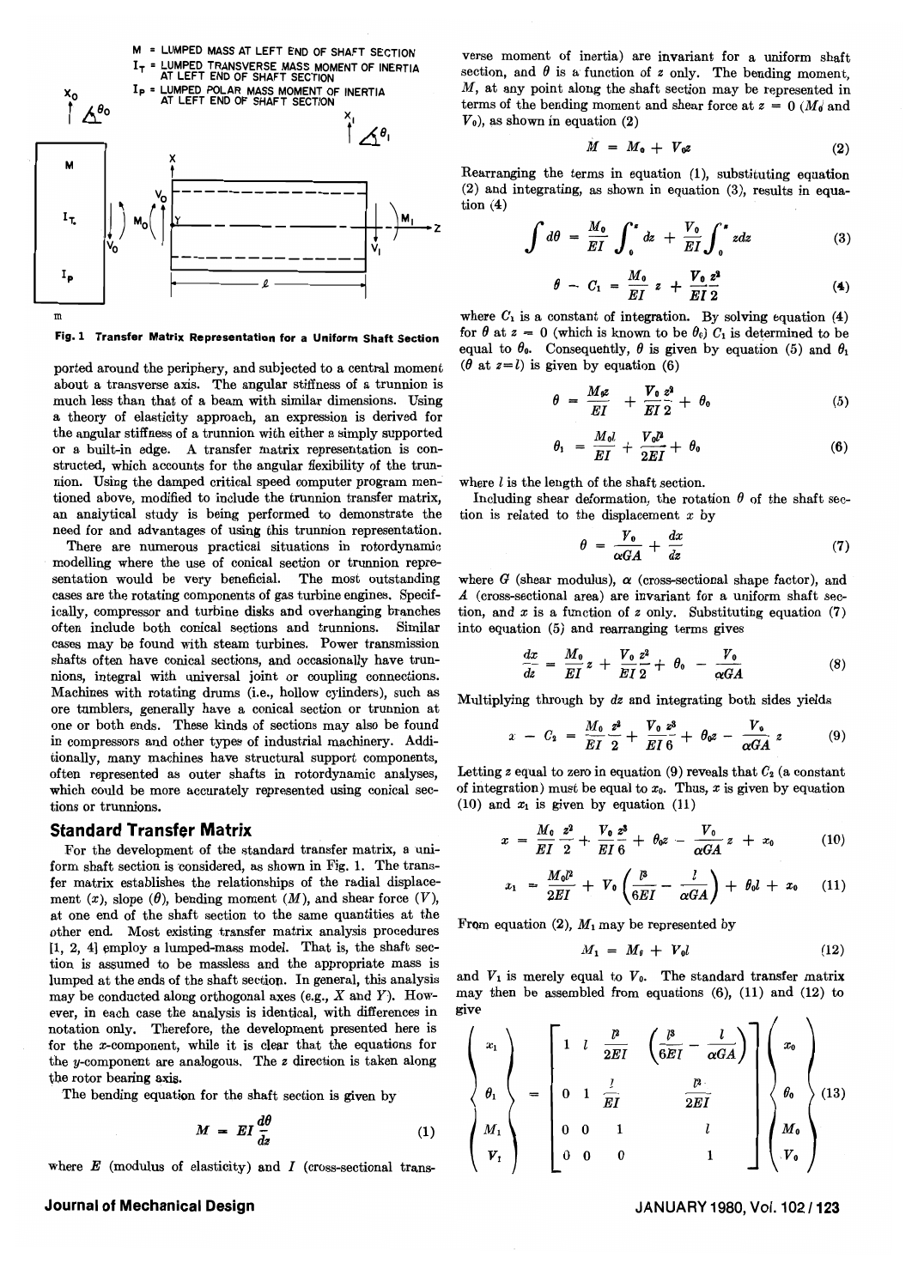

Fig. Z Transfer Matrix Representation for a Non-Uniform Shaft Section

#### **Transfer Matrix for Non-Uniform Shaft Section**

A transfer matrix may be derived for a shaft section which is not uniform in the z-direction, shown in Fig. 2. In this case, equation (1) is replaced by

$$
M = E(z)I(z) \frac{d\theta}{dz} \tag{14}
$$

where the modulus of elasticity,  $E$ , and the cross-sectional moment of inertia, *I,* are functions of *z.* The bending moment, *M*, may still be represented by equation (2). However, equations  $(3)$  and  $(4)$  are replaced by equations  $(15)$  and  $(16)$ 

$$
\int d\theta = M_0 \int_a^z \frac{dz}{E(z)I(z)} + V_0 \int_a^z \frac{z dz}{E(z)I(z)}
$$
 (15)

$$
\theta - C_3 = M_0 \int_a^a \frac{dz}{E(z)I(z)} + V_0 \int_a^z \frac{zdz}{E(z)I(z)}
$$
(16)

where the values of *E* and *I* at the left end of the shaft section (see Fig. 2) are  $E(a)$  and  $I(a)$ , respectively. The general value *a* is used to represent the left end of the shaft section, instead of zero, to ensure that the integrands are defined throughout the interval of integration.  $M_0$ ,  $V_0$ ,  $x_0$  and  $\theta_0$  are the respective values at  $z = a$ .

For z equal to *a,* the integrals in equation (16) are equal to zero and  $C_3$  (a constant of integration) must be equal to  $\theta_0$ . Then,  $\theta$  and  $\theta_1$  may be given by equations (17) and (18), respectively.

$$
\theta = M_0 \int_a^x \frac{dz}{E(z)I(z)} + V_0 \int_a^x \frac{zdz}{E(z)I(z)} + \theta_0 \quad (17)
$$

$$
\theta_1 = M_0 \int_a^{a+l} \frac{dz}{E(z)I(z)} + V_0 \int_a^{a+l} \frac{zdz}{E(z)I(z)} + \theta_0 \quad (18)
$$

Once expressions for  $E(z)$  and  $I(z)$  have been specified the integrals in equation (18) may be evaluated either analytically or numerically.

For a non-uniform shaft, equation (7) is replaced by

$$
\theta = \frac{V_0}{\alpha(z)G(z)A(z)} + \frac{dx}{dz} \tag{19}
$$

where the cross-sectional shape factor,  $\alpha$ , the shear modulus, G, and the cross-sectional area, A, are functions of *z.* Substituting equation (19) into equation (17) and rearranging terms gives

gives  
\n
$$
\frac{dx}{dz} = M_0 \int_a^x \frac{dz}{E(z)I(z)} + V_0 \int_a^x \frac{zdz}{E(z)I(z)}
$$

 $(20)$  $\alpha(z)G(z)A(z)$ 

Multiplying through by *dz* and integrating yields

$$
x - C_4 = M_0 \int_a^{\mathbf{r}} \int_a^{\mathbf{r}^{\dagger}} \frac{dzdz^{\dagger}}{E(z)I(z)} + V_0 \int_a^{\mathbf{r}} \int_a^{\mathbf{r}^{\dagger}} \frac{zdzdz^{\dagger}}{E(z)I(z)}
$$

$$
- V_0 \int_a^{\mathbf{r}} \frac{dz}{\alpha(z)G(z)A(z)} + \theta_0(z-a) \qquad (21)
$$

For *z* equal to *a,* the integrals in equation (21) are equal to zero and  $C_4$  (a constant of integration) must be equal to  $x_0$ . Then,  $x$  and  $x_1$  may be given by equation (22) and (23), respectively.

$$
x = M_0 \int_a^b \int_a^{b} \frac{dzdz'}{E(z)I(z)} + V_0 \int_a^b \int_a^{d} \frac{zdzdz'}{E(z)I(z)}
$$
  
- 
$$
V_0 \int_a^b \frac{dz}{\alpha(z)G(z)A(z)} + \theta_0(z-a) + x_0
$$
 (22)

$$
x_1 = M_0 \int_a^{a+l} \int_a^{z} \frac{dzdz'}{E(z)I(z)} + V_0 \int_a^{a+l} \int_a^{z} \frac{zdzdz'}{E(z)I(z)} - V_0 \int_a^{a+l} \frac{dz}{\alpha(z)G(z)A(z)} + \theta_0 l + x_0 \qquad (23)
$$

Equation (12) is still valid for  $M$ , and  $V_1$  is again equal to  $V_0$ . The general transfer matrix for a non-uniform shaft section may then be assembled from equations (18), (23) and (12) to give

$$
\begin{pmatrix} x_1 \\ \theta_1 \\ M_1 \\ V_1 \end{pmatrix} = \begin{bmatrix} 1 & l & k_1 & k_2 \\ 0 & 1 & k_1 & k_2 \\ 0 & 0 & 1 & l \\ 0 & 0 & 0 & 1 \end{bmatrix} \begin{pmatrix} x_0 \\ \theta_0 \\ M_0 \\ V_0 \end{pmatrix}
$$
(24)

where

$$
k_1 = \int_a^{a+l} \frac{dz}{E(z)I(z)} \tag{25}
$$

$$
k_2 = \int_a^{a+l} \frac{zdz}{E(z)I(z)} \tag{26}
$$

$$
k_3 = \int_a^{a+l} \int_a^{a} \frac{z dz dz'}{E(z)I(z)} - \int_a^{a+l} \frac{dz}{\alpha(z)G(z)A(z)}
$$
 (27) and

$$
k_4 = \int_{a}^{a+i} \int_{a}^{z^1} \frac{dzdz^1}{E(z)I(z)}
$$
 (28)

For *E*, *I*,  $\alpha$ , *G* and *A* not functions of *z*, equations (24-28) reduce to equation (13) and  $k_2$  is found to be equal to  $k_4$ . However, it should be noted that, in general,  $k_2$  is not equal to  $k_4$ .

Once expressions for  $E$ ,  $I$ ,  $\alpha$ ,  $G$  and  $A$  as functions of  $z$  have been specified, the integrals in equations (25-28) may be evaluated either analytically or numerically and substituted into equation (24) for a transfer matrix analysis.

#### **Conical Section Analysis**

In this section, equations (25-28) are evaluated for the particular case of a conical section. The equations are also presented which are used for calculating the mass and transverse and polar mass-moments of inertia of a conical section for lumping at the ends of the rotor station.

For the purposes of this analysis, the expression for the crosssectional moment of inertia,  $I(z)$ , of the conical section is simplified by assuming the section to have a thin wall. This approximation permits the closed form evaluation of all of the

#### **Transactions of the ASM E**

1241 Vol. 102, JANUARY 1980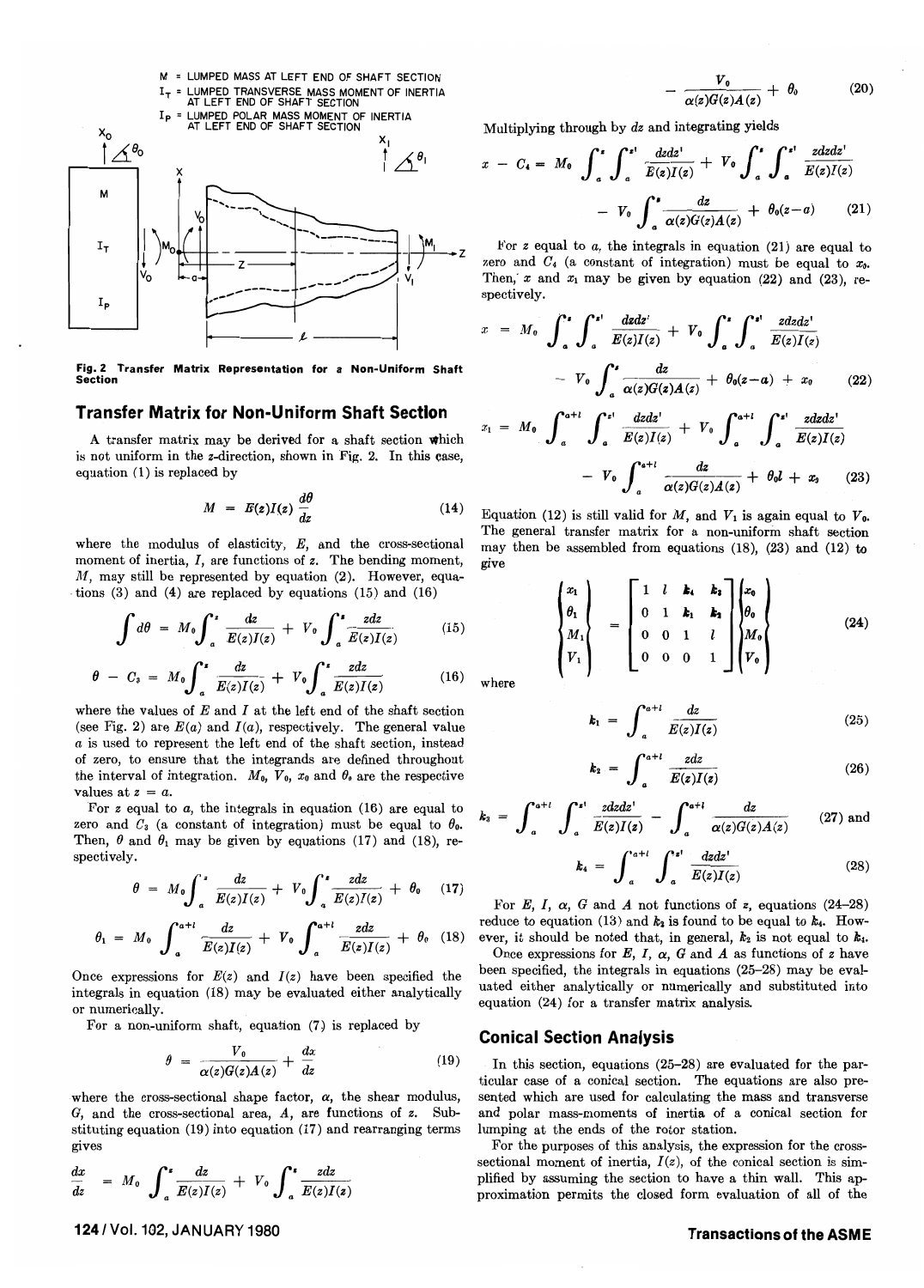

Fig. 3 Model of Conical Section for Transfer Matrix Analysis

integrals in equations (25-28). The error introduced as a result of this assumption is shown below to be generally very small. The expression for the cross-sectional area,  $A(z)$ , of the conical section is exact for any general conical section (including the case in which the inside and outside surfaces are not parallel). Thus, the evaluation of the integral for the shear term in equation (27) is exact. The expressions presented below for the mass and transverse and polar mass-moments of inertia of a conical section are also exact for any general conical section.

The cross-sectional moment of inertia,  $I(z)$ , for a hollow circular section is given by

$$
I(z) = \frac{\pi}{64} (D_0^A(z) - D_1^A(z))
$$
  
=  $\pi r^S(z) t(z) \left[ 1 + \frac{1}{4} \left( \frac{t(z)}{r(z)} \right)^2 \right]$  (29)

where  $D_0(z)$  is the outside diameter at z;  $D_1(z)$  is the inside diameter at  $z$ ;  $r(z)$  is the average radius at  $z$ ; and  $t(z)$  is the wall thickness at *z.* These parameters, shown in Fig. 3, are related by

$$
r(z) = 1/4(D_0(z) + D_I(z))
$$
 (30) and

$$
t(z) = 1/2(D_0(z) - D_I(z)) \tag{31}
$$

Assuming that  $t$  is "small" compared to  $r$ , and that  $t$  is not a function of *z,* equation (29) reduces to

$$
I(z) = \pi r^3(z)t \tag{32}
$$

which is equivalent to the typical "thin-walled" approximation for the cross-sectional inertia of tubes. The error induced by the thin-walled approximation is given by

$$
\% \text{Error} = \frac{1}{4} \left( \frac{t}{r(z)} \right)^2 \times 100 \tag{33}
$$

From equation (33), it can be seen that this error for the case of a wall thickmess equal to one-third of the average radius (not a very thin wall) is less than three percent. In most practical cases, the wall thickness (and thus the induced error) is substantially less than this. If desired, the expressions obtained from equations (25-28) using this approximation could be modified by "fudge" factors to compensate for this error. However, as these factors would have to be functions of  $(t/r(z))$  and these particular errors are generally very small, the addition of these factors is not warranted.

For the case of a conical section,  $r(z)$  is given by the function

$$
r(z) = r_0 + (r_1 - r_0)z/l = r_0(1 + \rho z/l) \qquad (34)
$$

where  $r_0$  is the average radius (average of inside and outside radii) at the "left" end of the shaft section;  $r_1$  is the average radius at the "right" end of the shaft section;  $l$  is the length of the shaft section; the analysis of the shaft section is performed from left to right; and  $\rho$  is a dimensionless constant defined by

$$
\rho = (r_1 - r_0)/r_0 \tag{35}
$$

Substituting equation (34) into equation (32) results in an expression for cross-sectional area moment of inertia for a conical section given by

$$
I(z) = I_0(1 + \rho z/l)^3 \tag{36}
$$

where the wall thickness, *t,* is the average value for the shaft section and

$$
I_0 = \pi r_0^3 t \tag{37}
$$

For this conical section analysis, the values of E, G and  $\alpha$ are assumed to be constant. Thus, *I* and *A* become the only parameters in equations (25-28) which remain a function of *z.*  Substituting equation (36) into equation (25) results in the expression

$$
k_1 = \frac{1}{EI_0} \int_0^l \frac{dz}{(1 + \rho z/l)^3}
$$
 (38)

where  $a$  (in equation (25)) is set equal to zero, since the integrand has no singularities in the region from zero to  $l$ . Performing the integration in equation (38) gives

$$
k_1 = \left(\frac{l}{2EI_0}\right)(2 + \rho)/(1 + \rho)^2 \tag{39}
$$

Substituting equation  $(36)$  into equation  $(26)$  results in

$$
k_2 = \frac{1}{EI_0} \int_0^l \frac{z dz}{(1 + \rho z/l)^3}
$$
 (40)

where *a* is again set equal to zero. Performing the integration in equation (40) gives

$$
k_2 = \left(\frac{\mu}{2EI_0}\right)\left(\frac{1}{1+\rho}\right)^2 \tag{41}
$$

Substituting equation (36) into equation (28) results in

$$
k_4 = \frac{1}{EI_1} \int_0^l \int_0^{t} \frac{dzdz'}{(1+\rho z/l)^3}
$$
 (42)

Performing the inside integration gives

$$
k_4 = \frac{l}{2EI_0\rho} \int_0^l \left[ 1 - \frac{1}{(1+\rho z^2/l)^2} \right] dz^i \tag{43}
$$

Evaluating the outside integral gives

$$
k_4 = \left(\frac{p}{2EI_0}\right)\left(\frac{1}{1+\rho}\right) \tag{44}
$$

The two integrals in equation (27) may be evaluated separately. These integrals are referred to as  $k_5$  and  $k_6$  such that

$$
k_5 = \frac{1}{E} \int_0^1 \int_0^{x^1} \frac{z dz dz^1}{I(z)}
$$
 (45)

$$
k_6 = \frac{1}{\alpha G} \int_0^l \frac{dz}{A(z)}
$$
 (46)

$$
k_3 = k_5 - k_6 \tag{47}
$$

Substituting equation (36) into equation (45) results in

$$
k_{5} = \frac{1}{EI_{0}} \int_{0}^{l} \int_{0}^{z^{1}} \frac{zdzdz^{1}}{(1+\rho z/l)^{3}}
$$
(48)

Performing the inside integration gives

#### **Journal of Mechanical Design**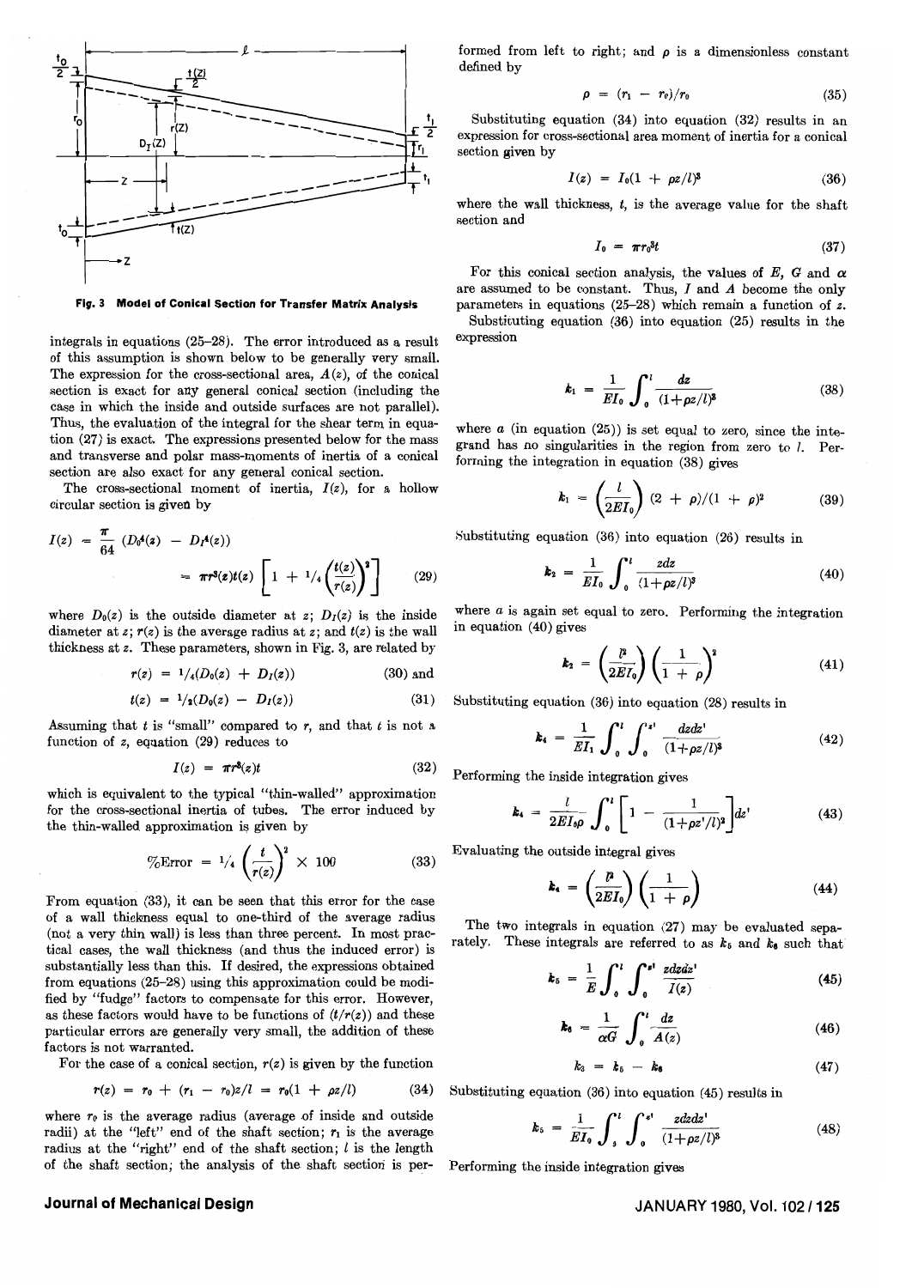$$
k_5 = \frac{\mu}{2EI_0\rho^2} \int_0^l \left[ \frac{1}{(1+\rho z^t/l)^2} - \frac{z^t}{(1+\rho z^t/l)} + 1 \right] dz^t \qquad (49)
$$

Evaluating the outside integral gives

$$
k_5 = \left(\frac{l^3}{2EI_0\rho^3}\right)\left[\frac{\rho(2+\rho)}{(1+\rho)}-2l\ln(1+\rho)\right]
$$
 (50)

The cross-sectional area,  $A(z)$ , for a hollow circular section is given by

$$
A(z) = \frac{\pi}{4} \left( D_0^2(z) - D_1^2(z) \right) = 2\pi r(z) t(z) \tag{51}
$$

where the parameters have the same meanings as in equation (29).

Equation (31) for  $t(z)$  for a conical section may be rewritten as

$$
t(z) = t_0 + (t_1 - t_0)z/l = t_0(1 + \tau z/l) \tag{52}
$$

where  $t_0$  is the wall thickness at the left end of the shaft section;  $t_1$  is the wall thickness at the right end of the shaft section; and  $\tau$  is a dimensionless constant defined by

$$
\tau = (t_1 - t_0)/t_0 \tag{53}
$$

An expression for  $r(z)$  is given by equation  $(34)$ . The crosssectional area of a conical section is then given by

$$
A(z) = A_0(1 + \rho z/l) (1 + \tau z/l) \qquad (54)
$$

where  $A_0$  is the area at the left end of the shaft section, which is given by

$$
A_0 = 2\pi r_0 t_0 \tag{55}
$$

Substituting equation  $(54)$  into equation  $(46)$  results in the expression

$$
k_6 = \frac{1}{\alpha G A_0} \int_0^l \frac{dz}{(1 + \rho z/l) (1 + \tau z/l)}
$$
(56)

which involves no simplifying assumptions. Evaluation of the integral in equation (56), after performing a partial fraction expansion, gives

$$
k_6 = \left(\frac{l}{\alpha GA_0}\right)\left(\frac{1}{\rho - \tau}\right)ln\left(\frac{1 + \rho}{1 + \tau}\right) \tag{57}
$$

Equations (50) and (57) are substituted into equation (47) to give

$$
k_3 = \left(\frac{l^3}{2EI_0\rho^3}\right) \left[\frac{\rho(2+\rho)}{(1+\rho)} - 2ln(1+\rho)\right] - \left(\frac{l}{\alpha GA_0}\right) \left(\frac{1}{\rho-\tau}\right) ln\left(\frac{1+\rho}{1+\tau}\right) \quad (58)
$$

Clearly, equations (38), (4l) and (44) reduce to the terms in equation (13) for a cylindrical shaft section  $(\rho$  equal to zero). However, equation (58), in its present form, becomes indeterminate for a cylindrical shaft section. This equation also becomes indeterminate for the case when  $\rho$  is equal to  $\tau$ . However, the likelihood of  $\rho$  being exactly equal to  $\tau$  is remote and can, in any case, be handled by making a small change in the value of one of these parameters. Note that  $\tau$  equal to zero represents a conical section of constant wall thickness which is a perfectly legitimate (and probably the most common) case.

Most transfer matrix analyses consider the mass and polar and transverse mass-moments of inertia of each shaft section to be lumped at the ends of the shaft section. In general, a mass station is located at the left end of each shaft section in the transfer matrix model. The mass, as well as the polar and transverse mass-moments of inertia of each shaft section are calculated. Half of this mass and half of each of these moments

of inertia are lumped at each of the adjacent mass stations, for a standard cylindrical shaft section. This is equivalent to lumping the mass and moments of inertia for half of the shaft section at each of the adjacent mass stations. However, for a conical shaft section, the mass and moments of inertia of the two halves of the shaft section are not the same and must be calculated separately.

The mass for the left half of the conical section,  $m_l$ , is given by

$$
m_l = \int dm = \delta \int_0^{l/2} \int_{a(\mathbf{k})}^{b(\mathbf{z})} \int_0^{2\pi} r' d\theta dr' dz \qquad (59)
$$

where  $\delta$  is the density of the shaft material,  $a(z)$  and  $b(z)$  are given by

$$
a(z) = r(z) - t(z)/2 \tag{60}
$$

$$
b(z) = r(z) + t(z)/2 \tag{61}
$$

and  $r(z)$  and  $t(z)$  are given in equations (34) and (52), respectively. Evaluation of the integrals in equation (59) results in the following expression for the mass of the left half of the conical section,

$$
m_1 = m_0[1 + \frac{1}{4}(\rho + \tau) + \frac{1}{12}(\rho \tau)] \qquad (62)
$$

where  $\rho$  and  $\tau$  are defined in equations (85) and (53), respectively, and  $m_0$  is given by

$$
m_0 = \pi r_0 t_0 \delta l \tag{63}
$$

Equations (62) and (63) do not depend on any simplifying assumptions.

It should be noted that the values of  $\rho$ ,  $\tau$ ,  $r_0$  and  $t_0$  used for the mass and inertia calculations for the conical section need not be the same as those used for the shaft flexibility calculations (although in most cases they are the same). For example, in the case of a built-up shaft section composed of one cone inside another cone, it may be desirable to consider only the inside cone for the shaft flexibility analyses while considering the composite of both cones for the mass and inertia analyses.

The mass of the right half of the conical section, *mr,* is found

in a similar manner as above from  
\n
$$
m_r = \int dm = \delta \int_{l/2}^{l} \int_{a(z)}^{b(z)} \int_{0}^{2\pi} r' d\theta dr' dz
$$
\n(64)

The integrals in equation (64) are evaluated to give

$$
m_{r} = m_{0} \left[ 1 + \frac{3}{4}(\rho + \tau) + \frac{7}{12}(\rho \tau) \right]
$$
 (65)

The polar moment of inertia of the left half of the conical section,  $I_{PI}$ , is obtained from the expression

$$
I_{Pl} = \int r^{\prime 2} dm = \delta \int_0^{l/2} \int_{a(\mathfrak{s})}^{b(\mathfrak{s})} \int_0^{2\pi} r^{\prime 2} d\theta dr^{\prime} dz \qquad (66)
$$

The integrals in equation (66) are evaluated to give

$$
I_{Pl} = I_{P0} \{ r \partial^2 [5(4+\rho) (8+4\rho+\rho^2) + r(40+40\rho + 15\rho^2 + \rho^3) ]
$$
  
+ 
$$
\frac{t_0^2}{4} [5(4+\tau) (8+4\tau+\tau^2) + \rho(40+40\tau + 15\tau^2 + \tau^3) ] \} (67)
$$

where *lpo* is defined as

$$
I_{P0} = (m_0 r_0 t_0)/160 \qquad (68)
$$

Similarly, the polar moment of inertia of the right half of the conical section,  $I_{Pr}$ , is derived from

$$
I_{Pr} = \int r^{\prime 2} dm = \delta \int_{l/2}^{l} \int_{\alpha(s)}^{\delta(s)} \int_{0}^{2\pi} r^{\prime 3} d\theta dr^{\prime} dz
$$
 (69)

Evaluation of the integrals in equation (69) results in

#### 126/ Vol. 102, JANUARY 1980

## **Transactions of the ASME**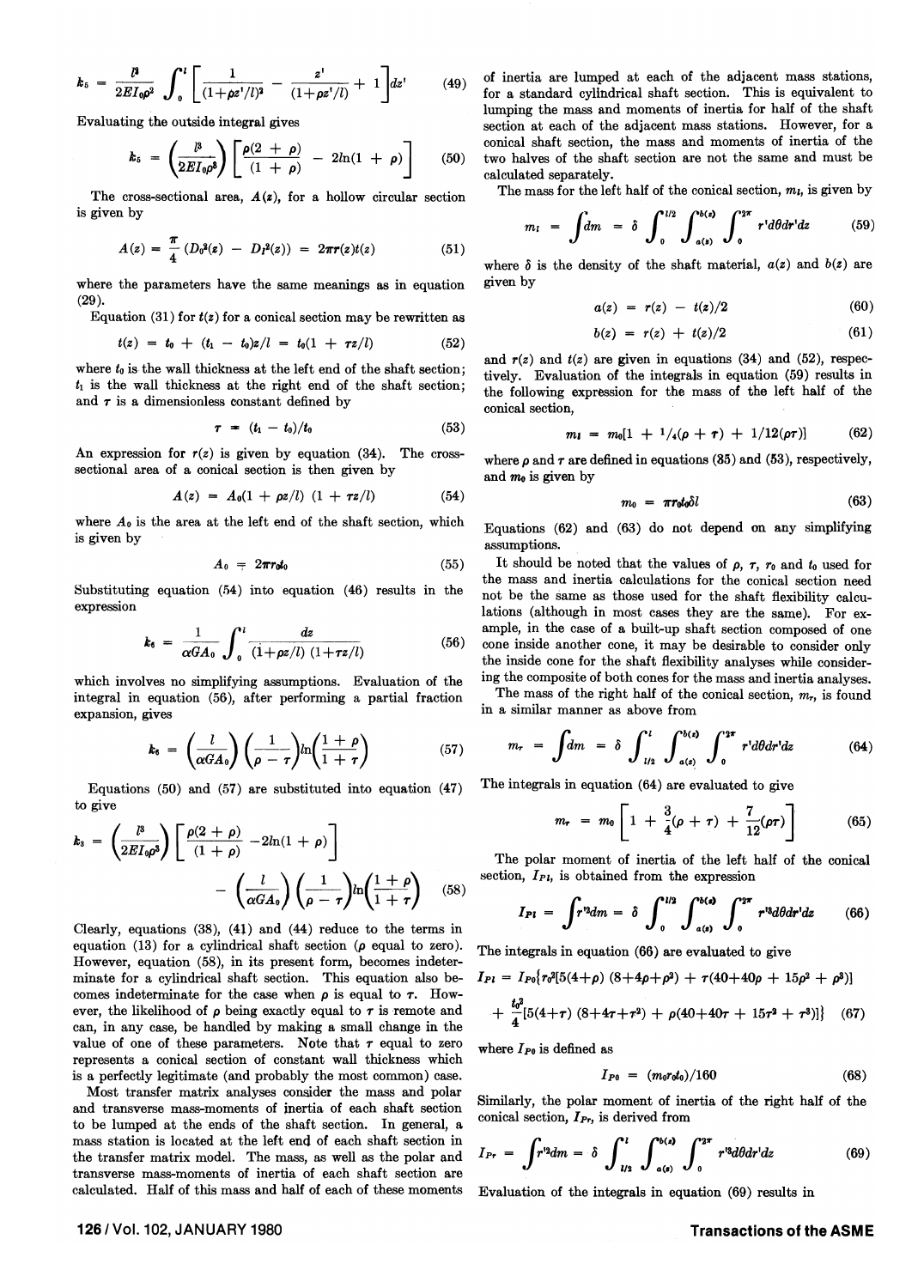$I_{Pr} = I_{P0} \{ r_0^3 [5(32+72\rho+56\rho^2+15\rho^3) + r(120+280\rho+225\rho^2) \}$  $+62\rho^3$ ] +  $\frac{t_0^3}{4}$ [5(32+72 $\tau$ +56 $\tau$ <sup>2</sup>+15 $\tau$ <sup>3</sup>) +  $\rho$ (120+280 $\tau$  + 225 $\tau$ <sup>2</sup>

$$
+62\tau^3)]\} \qquad (70)
$$

The transverse moment of inertia of the left half of the conical section,  $I_{Tl}$ , is obtained from the expression

$$
I_{Tl} = \int (r^{12}\cos^2\theta + z^2) dm
$$
  
=  $\delta \int_0^{l/2} \int_{a(x)}^{b(x)} \int_0^{2\pi} (r^{12}\cos^2\theta + z^2r^{\prime}) d\theta dr^{\prime} dz$  (71)

After evaluating the inside integral, equation (71) can be rearranged to give

$$
I_{T1} = \frac{I_{P1}}{2} + 2\pi\delta \int_0^{l/2} z^2 \int_{a(t)}^{b(s)} r^{\prime} dr^{\prime} dz
$$
 (72)

The remaining integrals are evaluated to give

$$
I_{\text{Pl}} = \frac{I_{\text{Pl}}}{2} + \frac{m_0 l^2}{480} [40 + 15(\rho + \tau) + 6\rho \tau] \tag{73}
$$

Similarly, the transverse moment of inertia for the right half of the conical section is derived from

$$
I_{Tr} = \int (r^{12}\cos^2\theta + (l-z)^2) dm
$$
  
=  $\delta \int_{l/2}^{l} \int_{a(\epsilon)}^{b(\epsilon)} \int_{0}^{2\pi} [r^{12}\cos^2\theta + (l-z)^2r^2] d\theta dr^1 dz$  (74)

The integrals in equation (74) may be evaluated to obtain

$$
I_{Tr} = \frac{I_{Pr}}{2} + \frac{m_0 l^2}{2400} [200 + 125(\rho + \tau) + 8\rho \tau] \tag{75}
$$

Clearly, if either  $\rho$  or  $\tau$  (or both) is equal to zero, equation (62), (65), (67), (70), (73) and (75) reduce to simpler forms. In fact, if both  $\rho$  and  $\tau$  are equal to zero, these equations reduce to the corresponding expressions for a cylindrical shaft section. Note that the transverse moment of inertia for each half of the conical section is taken about an axis through the corresponding end of the shaft section, which is consistent with standard transfer matrix analysis procedures.

For a torsional, or coupled torsional-lateral transfer matrix analysis, of a rotor model with a conical section, it is necessary only to perform a flexibility analysis similar to that described above, but for torsional flexibility. The polar mass moment of inertia is given above (in equations  $(67)$  and  $(70)$ ). The cross-sectional polar moment of inertia,  $J(z)$ , is equal to twice the transverse cross-sectional moment of inertia,  $I(z)$ . In this case,  $\phi_1$ , the angle of twist at the right end of the shaft section is given by

$$
\phi_1 = T_0 \int_a^{a+l} \frac{dz}{J(z)G(z)} + \phi_0 \tag{76}
$$

where  $T_0$  and  $\phi_0$  are the torque and angle of twist at the left end of the shaft section, respectively. For a shaft section with constant values of G and E, equation (76) may be rewritten as

$$
\phi_1 = 2T_0 \frac{G}{E} k_1 + \phi_0 \tag{77}
$$

where  $k_1$  is defined in equation (25) for a general shaft section and in equation (39) for a conical shaft section.

Thus, by the use of the appropriate equations, as defined above, the modelling of a conical section may be handled directly in a transfer matrix rotordynamic analysis.

#### **Journal of Mechanical Design**



Fig. 4 Model of Trunnion for Transfer Matrix Analysis

#### Trunnion Analysis

A trunnion is a stepped shaft section with a thin side wall, as shown in Fig. 4. A trunnion, since it is very short, can be considered to be rigid in the radial direction (i.e.,  $k_3 = k_4 = 0$ ) in equation (24)). However, it is very flexible in the angular direction when subjected to a bending moment. The trunnion does not deform as a beam and does not, therefore, satisfy equation (1). Instead, the trunnion deforms as a circular disk supported at the edges and satisfies

$$
\Delta^4 W(r, \theta) = 0 \tag{78}
$$

where  $\nabla$  is the del operator in polar coordinates [6] and  $W(r, \theta)$ is the axial displacement at the point on the trunnion sidewall with polar coordinates  $r$  and  $\theta$ .

A solution to equation (7S) is given by [6]

$$
W = (A\rho + B\rho^{3} + C\rho^{-1} + F\rho ln\rho)\cos\theta \qquad (79)
$$

where  $ln$  is the natural logarithm, the coefficients  $A$ ,  $B$ ,  $C$  and  $\bar{F}$  are determined by the boundary conditions, and  $\rho$  is a dimensionless quantity defined by

$$
\rho = \frac{r}{a} \tag{80}
$$

The edge support of the disk may be taken to be either pinned (simply supported) or built-in. In general, the pinned condition should be used for cases in which the sidewall thickness  $l$ , is greater than the wall thickness of the larger adjacent shaft section, *t.* Similarly, the built-in condition should generally be used when  $t$  is greater than  $l$ . However, there are instances when this general rule is not valid. For example, the presence of a welded joint between the sidewall and the larger adjacent shaft section may warrant the assumption of a pinned condition, even if  $t$  is larger than  $l$ . For cases in which  $t$  and  $l$  are nearly equal, it may be desirable to consider an approximation somewhere between the results of the analyses for the two edge support conditions mentioned above.

For either of these edge support conditions, the expression for *W* must satisfy the boundary conditions

$$
(W)_{\rho=1} = 0 \tag{81}
$$

$$
\left(\frac{\partial W}{\partial \rho}\right)_{\rho=\beta} = \left(\frac{W}{\rho}\right)_{\rho=\beta}; \beta = b/a \tag{82}
$$

$$
-a \int_{-\pi}^{\pi} (M_r)_{\rho=1} \cos\theta d\theta - a \int_{-\pi}^{\pi} (M_{rt})_{\rho=1} \sin\theta d\theta
$$

$$
+ a^2 \int_{-\pi}^{\pi} (Q_r)_{\rho=1} \cos\theta d\theta + M = 0 \quad (83)
$$

where *M* is the moment applied to the smaller adjacent shaft section.  $M_r$ ,  $M_{rt}$  and  $Q_r$  are the bending and twisting moments and shear force applied to the edge support, given by

$$
M_r = -\frac{D}{a^2} \left[ \frac{\partial^2 W}{\partial \rho^2} + \mu \left( \frac{1}{\rho} \frac{\partial W}{\partial \rho} + \frac{1}{\rho^2} \frac{\partial^2 W}{\partial \theta^2} \right) \right] \quad (84)
$$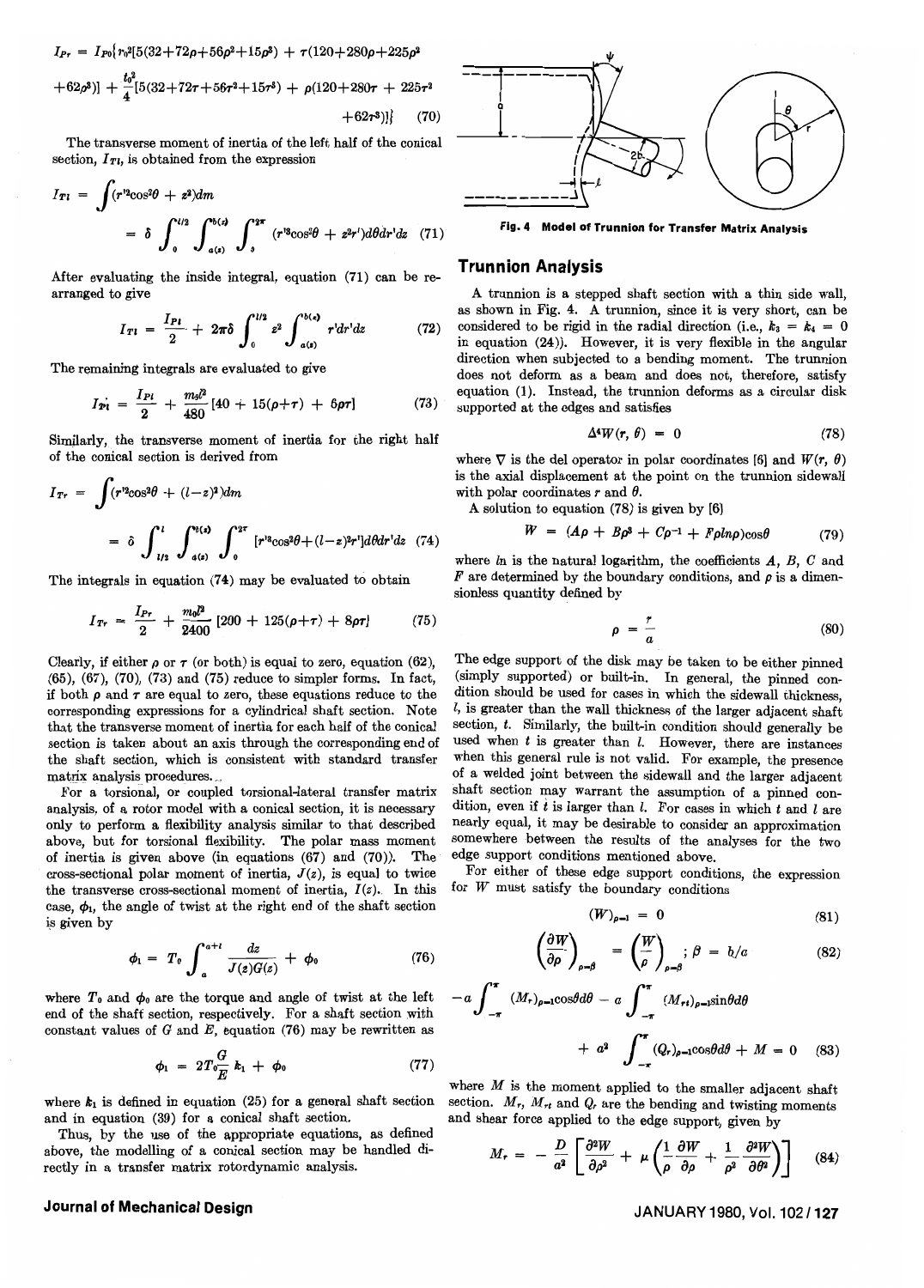$$
M_{rt} = (1-\mu) \frac{D}{a^2} \left( \frac{1}{\rho} \frac{\partial^2 W}{\partial r \partial \theta} - \frac{1}{\rho^2} \frac{\partial W}{\partial \theta} \right) \qquad (3)
$$

$$
Q_r = -\frac{D}{a^3} \frac{\partial}{\partial \rho} \left( \frac{\partial^2 W}{\partial \rho^2} + \frac{1}{\rho} \frac{\partial W}{\partial \rho} + \frac{1}{\rho^2} \frac{\partial^2 W}{\partial \theta^2} \right) \tag{86}
$$

where  $\mu$  is Poisson's ratio and *D* is the "plate stiffness" given by

$$
D = E^3/[12(1-\mu^2)] \tag{87}
$$

and *E* is the modulus of elasticity. Equation (82) is based on the assumption that the trunnion sidewall is built-in to the smaller adjacent shaft section.

One additional boundary condition is required, which depends on the edge support. For the case of a pinned edge support, this boundary condition is

$$
(M_r)_{\rho=1} = 0 \tag{88}
$$

Substituting equation  $(79)$  into equations  $(81)$ ,  $(82)$ ,  $(83)$  and (88) results in four equations which may be solved for the coefficients,  $A$ ,  $B$ ,  $C$ , and  $F$ , from equation (79). The resulting expression for *W* is [6]

$$
W = \frac{-Ma}{8\pi D[(3+\mu)+(1-\mu)\beta^4]} \{-[(1+\mu)+(1-\mu)\beta^2]\rho^3
$$
  
+ (1+\mu) (1-\beta^2)^2\rho + 2[(3+\mu)+(1-\mu)\beta^4]\rho ln\rho  
- \beta^2[(1+\mu)\beta^2 - (3+\mu)]\rho^{-1}\}\cos\theta (89)

The angular flexibility, *kA,* is given by

$$
k_A = \psi/M \tag{90}
$$

where  $\psi$ , the angle between the two adjacent shaft sections, is derived from

$$
\psi = \left(\frac{\partial W}{\partial r}\right)_{r=a} = \frac{1}{a} \left(\frac{\partial W}{\partial \rho}\right)_{\rho=\beta} = \frac{1}{a} \left(\frac{W}{\rho}\right)_{\rho=\beta} \tag{91}
$$

Substituting equations (87) and (89) into equation (91), and the result into equation (90) gives

$$
k_A = \frac{3(1-\mu^2)}{\pi E l^3} \left\{ \frac{[2(\beta^2-1) + \mu(\beta^2-1)^2]}{[(3+\mu) + (1-\mu)\beta^4]} - \ln \beta \right\}
$$
(92)

For the case of a built-in edge support, the fourth boundary condition is

$$
\left(\frac{\partial W}{\partial \rho}\right)_{\rho=1} = 0 \tag{93}
$$

Substituting equation (93) for equation (88) and performing the procedure described above, results in the following expressions for Wand *kA* 

$$
W = \frac{M_a}{8\pi D(\beta^2+1)} [\rho^3 + (\beta^2-1)\rho - \beta^2 \rho^{-1} - 2(\beta^2+1)\rho ln \rho ]\cos\theta
$$
 (94)

$$
k_A = \frac{3(1-\mu^2)}{\pi E l^3} \left[ \frac{(\beta^2 - 1)}{(\beta^2 + 1)} - \ln \beta \right] \tag{95}
$$

The form in which the trunnion model is included in the transfer matrix analysis is dependent on the orientation of the trunnion in the rotor being analyzed. The angular orientation of the shaft at the right end of the trunnion section (analyzing the rotor from left to right) is

$$
\theta_1 = \theta_0 + k_A M \tag{96}
$$

where M represents the moment at the small diameter end of the trunnion. If the left end of the trunnion is the small diameter end, *M* is equivalent to *Mo* and

$$
\theta_1 = \theta_0 + k_A M_0 \tag{97}
$$

**1281 Vol. 102, JANUARY 1980** 

 $(85)$  Thus, equation (24) is modified such that

$$
k_1 = k_A \tag{98} \text{ and}
$$

$$
k_2 = k_3 = k_4 = 0 \tag{99}
$$

However, if the right end of the trunnion is the small diameter end, M is equivalent to  $M_1$  and

$$
\theta_1 = \theta_0 + k_A M_1 = \theta_0 + k_A M_0 + k_A l V_0 \qquad (100)
$$

from equation (12). In this case, equation (24) is modified with the substitutions

$$
k_1 = k_A \tag{101}
$$

$$
k_2 = k_A l \tag{102} \text{ and}
$$

$$
k_3 = k_4 = 0 \tag{103}
$$

However, since  $l$  for a trunnion is generally very small,  $k_2$  in equation (102) may be approximated as being equal to zero. Under this assumption, the orientation of the trunnion does not make any difference.

Thus, a realistic model for a trunnion can be directly represented in a transfer matrix analysis. The mass and polar and transverse moments of inertia for the trunnion sidewall (which are generally very small) are calculated using the equations for a solid cylinder which are used in standard transfer matrix modelling procedures.

#### **Summary and Conclusions**

Ordinary transfer matrix analysis modelling procedures do not adequately account for certain unusual rotor section shapes. Two of these shapes which occur frequently are conical sections and trunnions. Direct representation of conical sections and trunnions for transfer matrix analyses provide for increased accuracy and simplicity of the transfer matrix modelling procedures. A framework is also presented upon which an analysis similar to the conical section analysis can be built to take into account any other non-uniform shaft section which may be of interest. This procedure is extended to include the parameters . required for torsional,' or coupled torsional-lateral, transfer matrix analysis.

The analysis presented for a trunnion is based on a theory of elasticity approach for a circular disk supported at its edge. Since a beam analysis is inappropriate for a trunnion, a standard transfer matrix model of a trunnion is a very inaccurate representation. Consequently, in order to get a reasonable representation of a trunnion, it is necessary to use a modelling procedure such as that presented herein, which takes into account the true mode of deformation of the trunnion.

#### **Acknowledg ment**

The fourth author wishes to acknowledge support under NSF Grant No. ENG-77-27932, sponsored by the Solid Mechanics Program, Engineering Mechanics Section, Engineering Division of the National Science Foundation.

The first author wishes to acknowledge Mechanical Technology Incorporated, where he was employed when the basis for this paper was first conceived.

#### **References**

1 Myklestad, N. 0., "A New Method of Calculating Natural Modes of Uncoupled Bending Vibration of Airplane Wings and Other Types of Beams," *Journal of the Aeronautical Sciences,* 

Apr. 1944, pp. 153-162. 2 Prohl, M. A., "A General Method for Calculating Critical Speeds of Flexible Rotors," ASME, *Journal of Applied Mechanics,* Vol. 12, Vol. 67, 1945, pp. A-142-A-148.